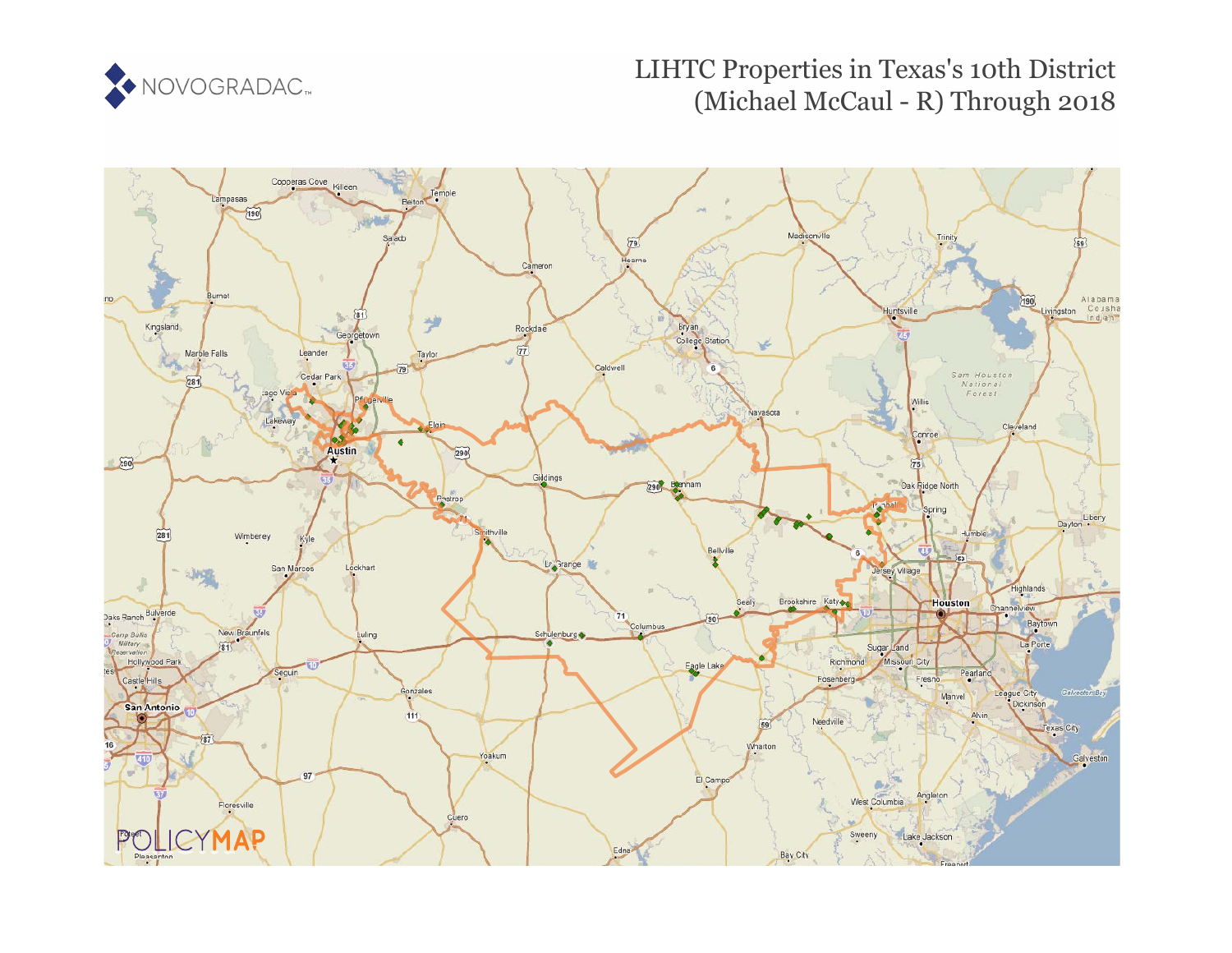| <b>Project Name</b>                                                                           | <b>Address</b>                               | City               | <b>State</b>           | <b>Zip Code</b> | Nonprofit<br><b>Sponsor</b> | <b>Allocation</b><br>Year | <b>Annual</b><br><b>Allocated</b><br><b>Amount</b> | <b>Year Placed</b><br>in Service | <b>Construction Type</b> | <b>Total</b><br><b>Units</b> | Low<br><b>Income</b><br><b>Units</b> | <b>Rent or</b><br><b>Income</b><br><b>Ceiling</b> | <b>Credit</b><br><b>Percentage</b> | Tax-<br><b>Exempt</b><br><b>Bond</b> | <b>HUD Multi-Family</b><br><b>Financing/Rental</b><br><b>Assistance</b> |
|-----------------------------------------------------------------------------------------------|----------------------------------------------|--------------------|------------------------|-----------------|-----------------------------|---------------------------|----------------------------------------------------|----------------------------------|--------------------------|------------------------------|--------------------------------------|---------------------------------------------------|------------------------------------|--------------------------------------|-------------------------------------------------------------------------|
| HVM MID-TOWN APTS I                                                                           | 820 CARRELL ST                               | <b>TOMBALL</b>     | TX                     | 77375           | No                          | 2010                      | $\$0$                                              | 2010                             | Not Indicated            | 54                           | 53                                   |                                                   | 60% AMGI Not Indicated No          |                                      |                                                                         |
| <b>HILLWOOD APTS</b>                                                                          | 308 N E ST                                   | <b>WEIMAR</b>      | TX                     | 78962           | $\mathbf {No}$              | 2009                      | $\$0$                                              | 2010                             | Not Indicated            | 24                           | 24                                   |                                                   | 60% AMGI Not Indicated No          |                                      |                                                                         |
| COURTWOOD APTS                                                                                | 400 S AUSTIN RD                              | <b>EAGLE LAKE</b>  | TX                     | 77434           | $\rm No$                    | 2009                      | $\$0$                                              | 2010                             | Not Indicated            | 50                           | 50                                   |                                                   | 60% AMGI Not Indicated No          |                                      |                                                                         |
| <b>MASON SENIOR APT HOMES</b> 2243 N MASON RD                                                 |                                              | <b>KATY</b>        | TX                     | 77449           | No                          | 2010                      | $\$0$                                              | 2012                             | Not Indicated            | 120                          | 120                                  |                                                   | 60% AMGI Not Indicated No          |                                      |                                                                         |
| <b>GARDEN WALK OF</b><br>LAGRANGE                                                             | 1018 N MADISON ST LA GRANGE                  |                    | $\mathbf{T}\mathbf{X}$ | 78945           | $\rm No$                    | 2013                      | $\$0$                                              | Insufficient<br>Data             | Not Indicated            | ${\bf 16}$                   | 16                                   |                                                   | 60% AMGI Not Indicated No          |                                      |                                                                         |
| <b>CHISUM TRAIL APTS</b>                                                                      | 104 SIMPSON ST                               | <b>SCHULENBURG</b> | TX                     | 78956           | $\rm No$                    | 2013                      | $\$0$                                              | Insufficient<br>Data             | Not Indicated            | 8                            | 8                                    |                                                   | 60% AMGI Not Indicated No          |                                      |                                                                         |
| <b>GARDENWALK OF LA</b><br>GRANGE, SCHULENBURG & 1018 N MADISON ST LA GRANGE<br><b>WEIMAR</b> |                                              |                    | TX                     | 78945           | No                          | 2013                      | $\$0$                                              | Insufficient<br>Data             | Not Indicated            | 40                           | 40                                   |                                                   | 60% AMGI Not Indicated No          |                                      |                                                                         |
| <b>WINDY RIDGE</b>                                                                            | 10910 N RANCH RD<br>620                      | <b>AUSTIN</b>      | $\mathbf{T}\mathbf{X}$ | 78726           | No                          | 2013                      | \$0                                                | Insufficient<br>Data             | Not Indicated            | 120                          | 120                                  |                                                   | 60% AMGI Not Indicated No          |                                      |                                                                         |
| GARDENWALK OF WEIMAR 303 N SMITH ST                                                           |                                              | <b>WEIMAR</b>      | TX                     | 78962           |                             | 2013                      | $\$0$                                              | Insufficient<br>Data             | Not Indicated            | $\boldsymbol{0}$             | $\bf{0}$                             |                                                   | Not Indicated                      |                                      |                                                                         |
| <b>HEMPSTEAD GARDENS</b>                                                                      | $700$ FACTORY OUTLET $$\tt HEMPSTEAD$$<br>DR |                    | $\mathbf{T}\mathbf{X}$ | 77445           |                             | Insufficient<br>Data      | $\$0$                                              | Insufficient<br>Data             | Not Indicated            | 48                           | $\bf{0}$                             |                                                   | <b>Not Indicated</b>               |                                      |                                                                         |
| HOMETOWNE AT TOMBALL 2627 S CHERRY ST                                                         |                                              | <b>TOMBALL</b>     | $\mathbf{T}\mathbf{X}$ | 77375           |                             | Insufficient<br>Data      | $\$0$                                              | Insufficient<br>Data             | Not Indicated            | 189                          | $\bf{0}$                             |                                                   | Not Indicated                      |                                      |                                                                         |
| <b>LANCASTER APTS</b>                                                                         | 20100 PARK ROW DR KATY                       |                    | TX                     | 77449           |                             | Insufficient<br>Data      | $\$0$                                              | Insufficient<br>Data             | Not Indicated            | 251                          | $\bf{0}$                             |                                                   | Not Indicated                      |                                      |                                                                         |
| <b>MANSIONS AT HASTINGS</b><br><b>GREEN SENIOR</b>                                            | 11707 FALLBROOK DR HOUSTON                   |                    | TX                     | 77065           |                             | Insufficient<br>Data      | $\$0$                                              | Insufficient<br>Data             | Not Indicated            | 249                          | $\bf{0}$                             |                                                   | Not Indicated                      |                                      |                                                                         |
| MEADOWPARK APARTMENTS 401 N HIGHWAY 95                                                        |                                              | <b>ELGIN</b>       | TX                     | 78621           | No                          | Insufficient<br>Data      | $\$0$                                              | Insufficient<br>Data             | Acquisition and Rehab 28 |                              | 28                                   | 60% AMGI                                          | 30 % present<br>value              |                                      |                                                                         |
| <b>VOLENTE VILLAS</b>                                                                         | 11908 FM 2769                                | <b>AUSTIN</b>      | TX                     | 78726           | $\mathbf {No}$              | 1998                      | \$0                                                | 1999                             | <b>New Construction</b>  | 208                          | 90                                   |                                                   | 30 % present<br>value              | Yes                                  |                                                                         |
| <b>GATEWAY APTS (AUSTIN)</b>                                                                  | 505 SWANEE DR                                | <b>AUSTIN</b>      | TX                     | 78752           | No                          | 1994                      | SO.                                                | 2000                             | Acquisition and Rehab 10 |                              | 10                                   |                                                   | 30 % present<br>value              |                                      |                                                                         |

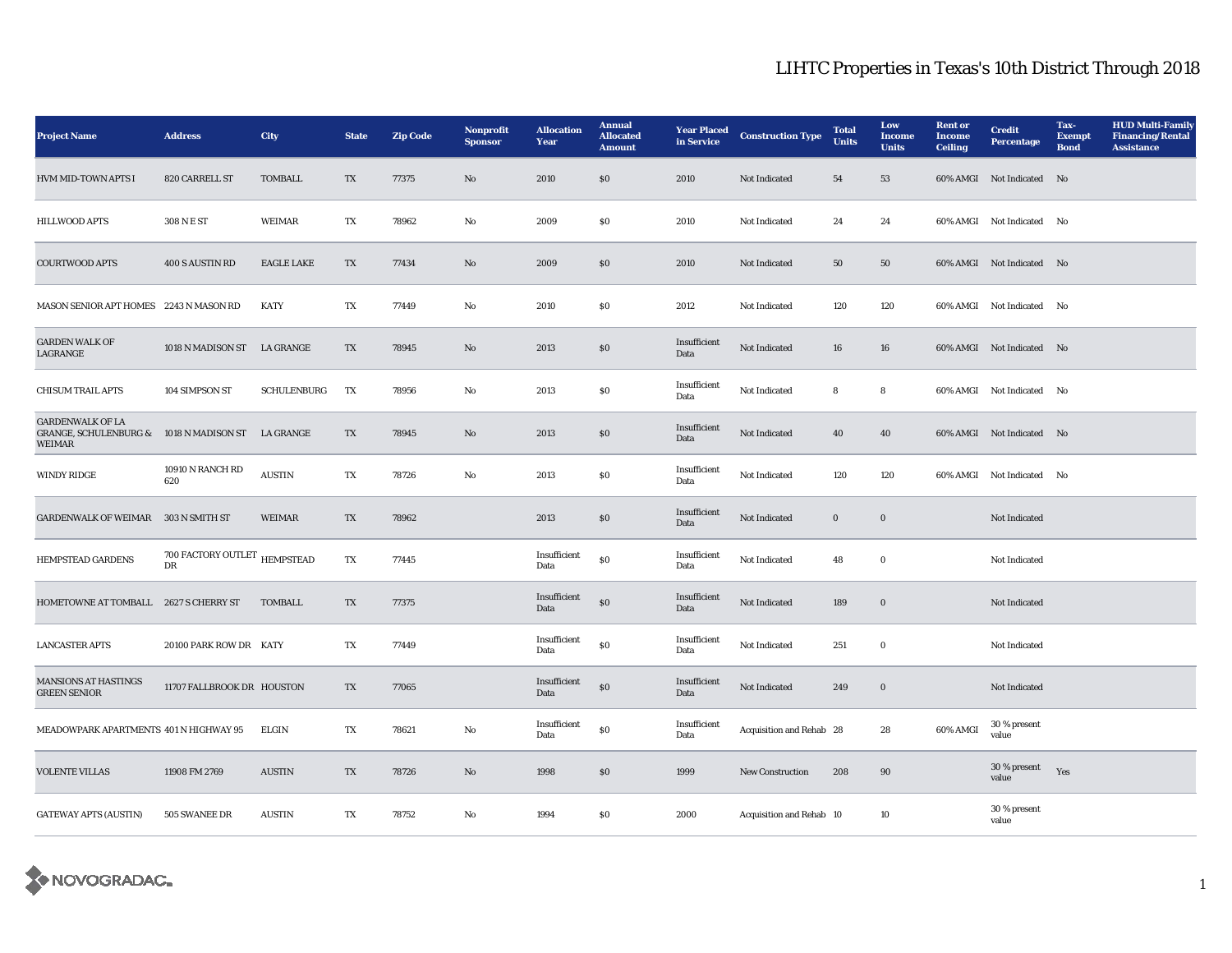| <b>Project Name</b>                         | <b>Address</b>                                       | <b>City</b>       | <b>State</b>           | <b>Zip Code</b> | <b>Nonprofit</b><br><b>Sponsor</b> | <b>Allocation</b><br>Year | <b>Annual</b><br><b>Allocated</b><br><b>Amount</b> | <b>Year Placed</b><br>in Service | <b>Construction Type</b> | <b>Total</b><br><b>Units</b> | Low<br><b>Income</b><br><b>Units</b> | <b>Rent or</b><br><b>Income</b><br><b>Ceiling</b> | <b>Credit</b><br><b>Percentage</b> | Tax-<br><b>Exempt</b><br><b>Bond</b> | <b>HUD Multi-Family</b><br><b>Financing/Rental</b><br><b>Assistance</b> |
|---------------------------------------------|------------------------------------------------------|-------------------|------------------------|-----------------|------------------------------------|---------------------------|----------------------------------------------------|----------------------------------|--------------------------|------------------------------|--------------------------------------|---------------------------------------------------|------------------------------------|--------------------------------------|-------------------------------------------------------------------------|
| PARK AT CLEAR CREEK                         | 111 CLEAR CREEK ST HEMPSTEAD                         |                   | TX                     | 77445           |                                    | 1999                      | \$0                                                | 2000                             | New Construction         | 76                           | 76                                   |                                                   | 70 % present<br>value              | No                                   |                                                                         |
| THE VILLAGE APTS<br>(TOMBALL)               | 517 SCHOOL ST                                        | <b>TOMBALL</b>    | TX                     | 77375           |                                    | 1999                      | S <sub>0</sub>                                     | 2000                             | New Construction         | 64                           | 64                                   |                                                   | 30 % present<br>value              | No                                   |                                                                         |
| 3013 PLACE APTS                             | 100 JUSTIN WAY                                       | <b>EAGLE LAKE</b> | TX                     | 77434           | No                                 | 1999                      | \$0                                                | 2001                             | New Construction         | 36                           | 36                                   |                                                   | 30 % present<br>value              | $\rm No$                             |                                                                         |
| <b>BRENHAM OAKS</b>                         | 2475 S CHAPPELL<br><b>HILL ST</b>                    | <b>BRENHAM</b>    | TX                     | 77833           |                                    | 2002                      | S <sub>0</sub>                                     | 2002                             | Not Indicated            | 76                           | 76                                   |                                                   | Not Indicated                      |                                      |                                                                         |
| <b>BELL OAKS VILLAGE II</b>                 | 600 BENDING OAKS<br>${\rm DR}$                       | <b>BELLVILLE</b>  | TX                     | 77418           | $\mathbf{N}\mathbf{o}$             | 2001                      | \$0                                                | 2003                             | New Construction         | 32                           | $32\,$                               |                                                   | 70 % present<br>value              | No                                   |                                                                         |
| CRESCENT VILLAGE II APTS 13817 CNTY LINE RD |                                                      | ELGIN             | TX                     | 78621           | $\rm No$                           | 2002                      | \$0                                                | 2003                             | Acquisition and Rehab 76 |                              | 57                                   |                                                   | 70 % present<br>value              | No                                   |                                                                         |
| <b>MILLSTONE APTS</b>                       | $23405\,\mathrm{W}\,\mathrm{FERNHURST}$<br><b>DR</b> | <b>KATY</b>       | TX                     | 77494           | No                                 | 2001                      | \$0                                                | 2003                             | <b>New Construction</b>  | 248                          | 248                                  |                                                   | 30 % present<br>value              | Yes                                  |                                                                         |
| <b>WINDMILL APTS</b>                        | 550 N MONTGOMERY<br>AVE                              | <b>GIDDINGS</b>   | TX                     | 78942           | No                                 | 2001                      | $\$0$                                              | 2003                             | <b>New Construction</b>  | 28                           | 28                                   |                                                   | 70 % present<br>value              | No                                   |                                                                         |
| <b>BAYOU BEND APTS</b>                      | 3025 WALLER ST                                       | <b>WALLER</b>     | TX                     | 77484           | $\mathbf{N}\mathbf{o}$             | 2003                      | $\$0$                                              | 2004                             | Acquisition and Rehab 56 |                              | 56                                   |                                                   | 70 % present<br>value              | No                                   |                                                                         |
| <b>CEDAR COVE APTS</b>                      | 1400 EAGLE LAKE RD SEALY                             |                   | TX                     | 77474           | $\mathbf{No}$                      | 2003                      | \$0                                                | 2004                             | Acquisition and Rehab 54 |                              | 54                                   |                                                   | 70 % present<br>value              | No                                   |                                                                         |
| <b>GREEN MANOR APTS</b>                     | 2000 FOURTH ST                                       | <b>HEMPSTEAD</b>  | TX                     | 77445           | No                                 | 2003                      | \$0                                                | 2004                             | Acquisition and Rehab 40 |                              | 40                                   |                                                   | 70 % present<br>value              | $\mathbf{N}$ o                       |                                                                         |
| <b>PINE MEADOWS APTS</b><br>(PRAIRIE VIEW)  | 20598 PINE ISLAND<br>RD                              | PRAIRIE VIEW      | TX                     | 77445           | No                                 | 2003                      | \$0                                                | 2004                             | Acquisition and Rehab 60 |                              | 60                                   |                                                   | 70 % present<br>value              | No                                   |                                                                         |
| <b>WILLOW CHASE APTS</b>                    | 1845 FIFTH ST                                        | <b>HEMPSTEAD</b>  | TX                     | 77445           | No                                 | 2003                      | \$0                                                | 2004                             | Acquisition and Rehab 57 |                              | 57                                   |                                                   | 70 % present<br>value              | No                                   |                                                                         |
| <b>SHADY OAKS APTS</b>                      | 506 ELLEN POWELL<br>DR                               | <b>HEMPSTEAD</b>  | $\mathbf{T}\mathbf{X}$ | 77445           | $\mathbf{No}$                      | 2004                      | $\$0$                                              | 2005                             | Acquisition and Rehab 40 |                              | 40                                   |                                                   | 70 % present<br>value              | No                                   |                                                                         |
| <b>BLUFFVIEW VILLAS</b>                     | 2699 SCHULTE BLVD BRENHAM                            |                   | TX                     | 77833           |                                    | 2004                      | \$453,021                                          | 2006                             | New Construction         | 76                           | 76                                   | 60% AMGI                                          | 70 % present<br>value              |                                      |                                                                         |
| <b>KATY MANOR APTS</b>                      | 5360 E FIFTH ST                                      | <b>KATY</b>       | TX                     | 77493           |                                    | 2004                      | \$123,768                                          | 2006                             | Acquisition and Rehab 48 |                              | 48                                   | 60% AMGI                                          | 70 % present<br>value              |                                      |                                                                         |

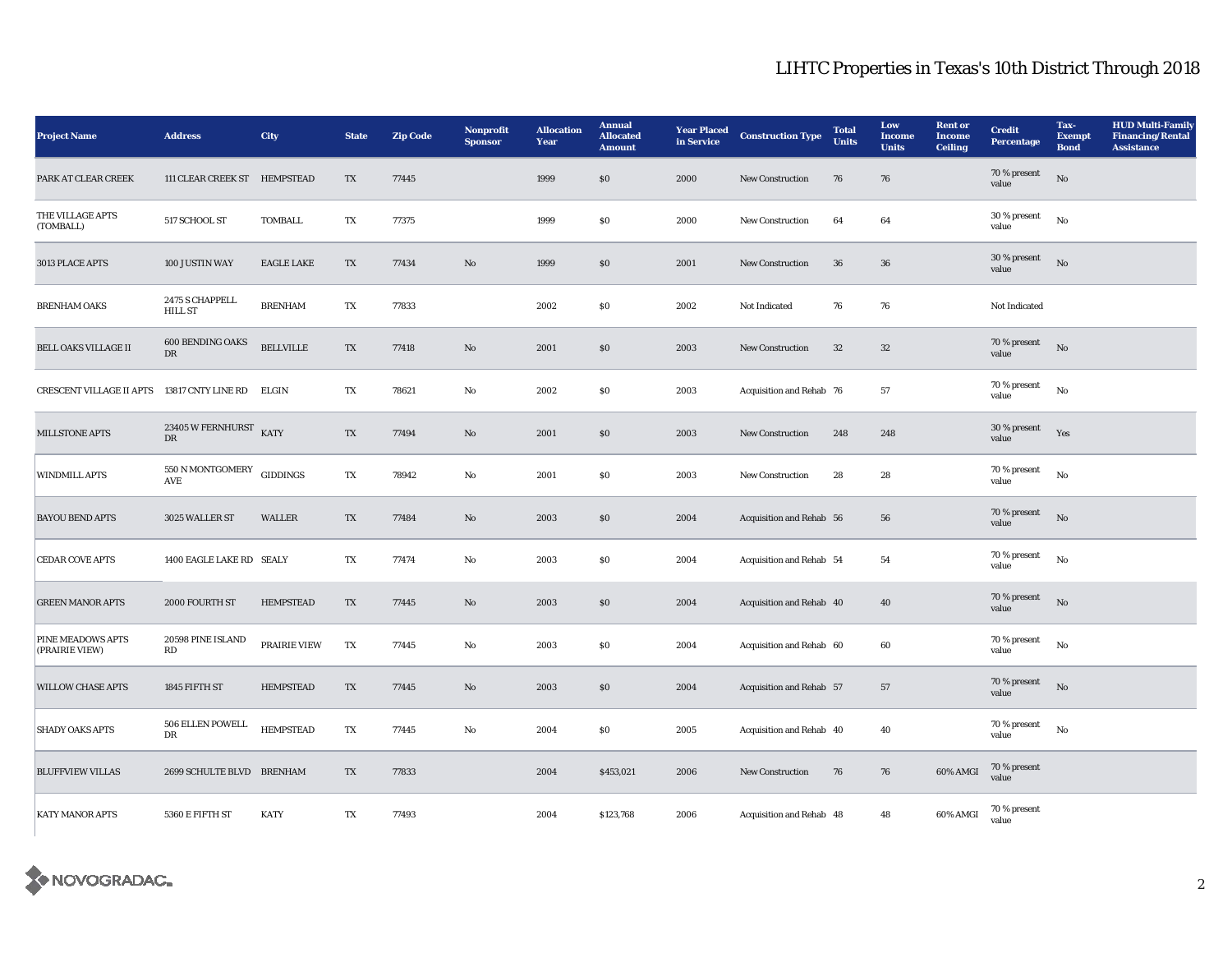| <b>Project Name</b>                               | <b>Address</b>                                                                 | <b>City</b>      | <b>State</b>           | <b>Zip Code</b> | Nonprofit<br><b>Sponsor</b> | <b>Allocation</b><br>Year | <b>Annual</b><br><b>Allocated</b><br><b>Amount</b> | <b>Year Placed</b><br>in Service | <b>Construction Type</b>  | <b>Total</b><br><b>Units</b> | Low<br><b>Income</b><br><b>Units</b> | <b>Rent</b> or<br><b>Income</b><br><b>Ceiling</b> | <b>Credit</b><br><b>Percentage</b> | Tax-<br><b>Exempt</b><br><b>Bond</b> | <b>HUD Multi-Family</b><br><b>Financing/Rental</b><br><b>Assistance</b> |
|---------------------------------------------------|--------------------------------------------------------------------------------|------------------|------------------------|-----------------|-----------------------------|---------------------------|----------------------------------------------------|----------------------------------|---------------------------|------------------------------|--------------------------------------|---------------------------------------------------|------------------------------------|--------------------------------------|-------------------------------------------------------------------------|
| PROVIDENCE PLACE APTS (KA 20300 SAUMS RD          |                                                                                | <b>KATY</b>      | TX                     | 77449           |                             | 2005                      | \$984,852                                          | 2006                             | New Construction          | 174                          | 166                                  | 60% AMGI                                          | 70 % present<br>value              |                                      |                                                                         |
| <b>CAMBRIDGE VILLAS</b>                           | 15711 DESSAU RD                                                                | PFLUGERVILLE     | TX                     | 78660           | $\rm No$                    | 2005                      | \$1,200,000                                        | 2007                             | New Construction          | 208                          | 200                                  | 60% AMGI                                          | 70 % present<br>value              | No                                   |                                                                         |
| <b>HARRIS BRANCH APTS</b>                         | 12435 DESSAU RD                                                                | <b>AUSTIN</b>    | TX                     | 78754           | No                          | 2005                      | \$755,550                                          | 2007                             | <b>New Construction</b>   | 248                          | 248                                  | 60% AMGI                                          | 30 % present<br>value              | Yes                                  |                                                                         |
| PARK PLACE APTS                                   | 20 S MECHANIC ST                                                               | <b>BELLVILLE</b> | TX                     | 77418           | $\rm No$                    | 2005                      | \$106,874                                          | 2007                             | Acquisition and Rehab 40  |                              | 40                                   | 60% AMGI                                          | 70 % present<br>value              | No                                   |                                                                         |
| PRIMROSE AT SHADOW CREEI 1026 CLAYTON LN          |                                                                                | <b>AUSTIN</b>    | TX                     | 78723           |                             | Insufficient<br>Data      | $\$0$                                              | Insufficient<br>Data             | <b>Not Indicated</b>      | 173                          | $\boldsymbol{0}$                     |                                                   | Not Indicated                      |                                      |                                                                         |
| VILLAGE AT COLLINWOOD                             | 1001 COLLINWOOD W $\,$ AUSTIN<br>$\mathbf{D}\mathbf{R}$                        |                  | $\mathbf{T}\mathbf{X}$ | 78753           |                             | Insufficient<br>Data      | ${\bf S0}$                                         | Insufficient<br>Data             | Not Indicated             | 172                          | $\bf{0}$                             |                                                   | Not Indicated                      |                                      |                                                                         |
| <b>AUSTIN COLORADO CREEK</b><br><b>APARTMENTS</b> | <b>FALLWELL ROAD AT</b><br><b>STATE HIGHWAY 71</b>                             | <b>AUSTIN</b>    | TX                     | 78758           | No                          | 2015                      | $\$0$                                              | Insufficient<br>Data             | Acquisition and Rehab 240 |                              | 240                                  | 60% AMGI TCEP only                                |                                    | No                                   | No                                                                      |
| <b>CARDINAL POINT</b>                             | 11011 1/2 FOUR<br>POINTS DRIVE                                                 | <b>AUSTIN</b>    | TX                     | 78726           | No                          | 2015                      | \$0                                                | Insufficient<br>Data             | Acquisition and Rehab 120 |                              | 120                                  | 60% AMGI TCEP only                                |                                    | No                                   | No                                                                      |
| <b>CARRIAGE CROSSING</b>                          | 31500-31700 WALLER<br><b>TOMBALL RD</b>                                        | <b>WALLER</b>    | TX                     | 77484           | $\mathbf{No}$               | 2015                      | $\$0$                                              | Insufficient<br>Data             | Acquisition and Rehab 80  |                              | 64                                   | 60% AMGI TCEP only                                |                                    | No                                   | No                                                                      |
| HARRIS BRANCH SENIORS                             | <b>12331 DESSAU ROAD</b>                                                       | <b>AUSTIN</b>    | TX                     | 78754           | No                          | 2015                      | SO.                                                | Insufficient<br>Data             | Acquisition and Rehab 216 |                              | 216                                  | 60% AMGI TCEP only                                |                                    | No                                   | No                                                                      |
| THE RETREAT AT WESTLOCK                           | <b>WEST SIDE OF THE</b><br>APP 24000 BLOCK OF<br>SH 249 JUST SOUTH<br>OF WESTL | <b>TOMBALL</b>   | TX                     | 77377           | No                          | 2015                      | $\$0$                                              | Insufficient<br>Data             | Acquisition and Rehab 140 |                              | 140                                  | 60% AMGI TCEP only                                |                                    | No                                   | No                                                                      |
| <b>HAMILTON CROSSING</b>                          | 31600-31700 BLOCK<br>OF WALLER<br><b>TOMBALL RD</b>                            | <b>WALLER</b>    | TX                     | 77484           | No                          | 2016                      | \$0                                                | Insufficient<br>Data             | <b>New Construction</b>   | 80                           | 64                                   | 60% AMGI                                          | 70 % present<br>value              | No                                   |                                                                         |
| <b>NORTHVIEW VILLAGE</b>                          | 1801 NORTHVIEW<br><b>CIRCLE</b>                                                | <b>BRENHAM</b>   | TX                     | 77833           | $\mathbf{No}$               | 2016                      | \$0                                                | Insufficient<br>Data             | Acquisition and Rehab 66  |                              | 66                                   | 60% AMGI                                          | 30 % present<br>value              | No                                   |                                                                         |
| PARKLANE VILLAS                                   | <b>NEC OF HOSEA</b><br>STREET AND RIGGS<br><b>STREET</b>                       | <b>BRENHAM</b>   | TX                     | 77833           | No                          | 2016                      | \$0                                                | Insufficient<br>Data             | New Construction          | 80                           | 80                                   | 60% AMGI                                          | 70 % present<br>value              | No                                   |                                                                         |
| PATHWAYS AT NORTH LOOP                            | 2300 W. NORTH LOOP AUSTIN<br>BLVD.                                             |                  | TX                     | 78756           | No                          | 2016                      | \$0                                                | Insufficient<br>Data             | Acquisition and Rehab 130 |                              | 130                                  | 60% AMGI                                          | 30 % present<br>value              | No                                   |                                                                         |
| PATHWAYS AT NORTHGATE                             | 9120 NORTHGATE<br>BLVD.                                                        | <b>AUSTIN</b>    | TX                     | 78758           | No                          | 2016                      | \$0                                                | Insufficient<br>Data             | Acquisition and Rehab 50  |                              | 50                                   | 60% AMGI                                          | $30\,\%$ present<br>value          | No                                   |                                                                         |

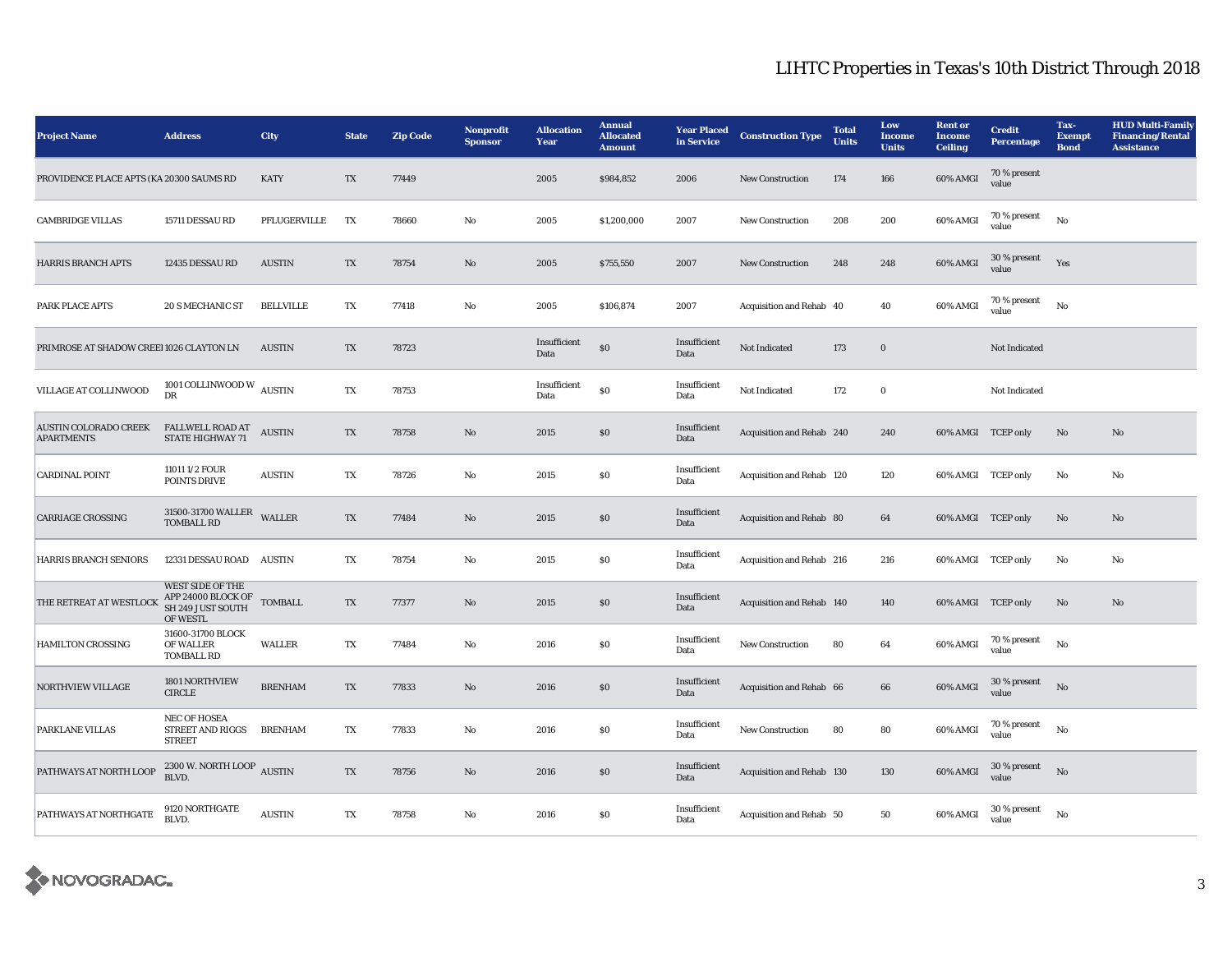| <b>Project Name</b>                         | <b>Address</b>                                     | <b>City</b>    | <b>State</b>           | <b>Zip Code</b> | Nonprofit<br><b>Sponsor</b> | <b>Allocation</b><br>Year | <b>Annual</b><br><b>Allocated</b><br><b>Amount</b> | <b>Year Placed</b><br>in Service | <b>Construction Type</b> | <b>Total</b><br><b>Units</b> | Low<br><b>Income</b><br><b>Units</b> | <b>Rent</b> or<br><b>Income</b><br><b>Ceiling</b> | <b>Credit</b><br><b>Percentage</b> | Tax-<br><b>Exempt</b><br><b>Bond</b> | <b>HUD Multi-Family</b><br><b>Financing/Rental</b><br><b>Assistance</b> |
|---------------------------------------------|----------------------------------------------------|----------------|------------------------|-----------------|-----------------------------|---------------------------|----------------------------------------------------|----------------------------------|--------------------------|------------------------------|--------------------------------------|---------------------------------------------------|------------------------------------|--------------------------------------|-------------------------------------------------------------------------|
| <b>VILLAGES AT FISKVILLE</b>                | 10017 MIDDLE<br><b>FISKVILLE ROAD</b>              | <b>AUSTIN</b>  | TX                     | 78753           | No                          | 2016                      | $\$0$                                              | Insufficient<br>Data             | <b>New Construction</b>  | 172                          | 172                                  | 60% AMGI                                          | $30\,\%$ present<br>value          | No                                   |                                                                         |
| <b>BOYCE LANE APARTMENT</b><br><b>HOMES</b> | PARMER LANE AT<br><b>BOYCE LANE</b>                | <b>AUSTIN</b>  | TX                     | 78754           | $\rm No$                    | 2017                      | $\$0$                                              | Insufficient<br>Data             | New Construction         | 280                          | 280                                  | 60% AMGI                                          | $30\,\%$ present<br>value          |                                      |                                                                         |
| <b>BRIDGE AT CAMERON</b>                    | 9201 CAMERON ROAD AUSTIN                           |                | TX                     | 78754           | No                          | 2017                      | $\$0$                                              | Insufficient<br>Data             | New Construction         | 263                          | 263                                  | 60% AMGI                                          | 30 % present<br>value              |                                      | $\mathbf{N}\mathbf{o}$                                                  |
| <b>BASTROP OAK GROVE</b>                    | 1910 WILSON STREET BASTROP                         |                | TX                     | 78602           | $\mathbf{No}$               | 2018                      | $\$0$                                              | Insufficient<br>Data             | Acquisition and Rehab 48 |                              | 48                                   | 60% AMGI                                          | 30 % present<br>value              |                                      |                                                                         |
| <b>COMMONS AT MANOR</b><br><b>VILLAGE</b>   | U.S. HWY 290 & LOOP MANOR<br>212                   |                | TX                     | 78653           | No                          | 2018                      | $\$0$                                              | Insufficient<br>Data             | <b>New Construction</b>  | 172                          | 172                                  | 60% AMGI                                          | 30 % present<br>value              |                                      |                                                                         |
| <b>TRAVIS FLATS</b>                         | 5325-5335 AIRPORT<br><b>BOULVARD</b>               | <b>AUSTIN</b>  | TX                     | 78751           | $\mathbf{No}$               | 2018                      | \$0                                                | Insufficient<br>Data             | <b>New Construction</b>  | 146                          | 122                                  | 60% AMGI                                          | 70 % present<br>value              |                                      |                                                                         |
| 24115 RUNNING IRON DR                       | 24115 RUNNING IRON HOCKLEY<br>DR                   |                | $\mathbf{T}\mathbf{X}$ | 77447           | $\rm No$                    | 1988                      | $\$0$                                              | 1988                             | Acquisition and Rehab 1  |                              | $\mathbf{1}$                         |                                                   | Not Indicated                      |                                      |                                                                         |
| 24130 FOUR SIXES LN                         | 24130 FOUR SIXES LN HOCKLEY                        |                | TX                     | 77447           | No                          | 1988                      | \$0                                                | 1988                             | Acquisition and Rehab 1  |                              | 1                                    |                                                   | Not Indicated                      |                                      |                                                                         |
| 24131 FOUR SIXES LN                         | 24131 FOUR SIXES LN HOCKLEY                        |                | TX                     | 77447           | No                          | 1988                      | \$0                                                | 1988                             | Acquisition and Rehab 1  |                              | 1                                    |                                                   | Not Indicated                      |                                      |                                                                         |
| 24202 RUNNING IRON DR                       | 24202 RUNNING IRON $_{\rm HOCKLEY}$<br>$_{\rm DR}$ |                | TX                     | 77447           | $\rm No$                    | 1988                      | $\$0$                                              | 1988                             | Acquisition and Rehab 1  |                              | $\overline{1}$                       |                                                   | Not Indicated                      |                                      |                                                                         |
| 24202 WILD HORSE LN                         | 24202 WILD HORSE<br>${\rm LN}$                     | <b>HOCKLEY</b> | TX                     | 77447           | No                          | 1988                      | \$0                                                | 1988                             | Acquisition and Rehab 1  |                              | $\mathbf{1}$                         |                                                   | Not Indicated                      |                                      |                                                                         |
| 24203 FOUR SIXES LN                         | 24203 FOUR SIXES LN HOCKLEY                        |                | TX                     | 77447           | $\mathbf{N}\mathbf{o}$      | 1988                      | $\$0$                                              | 1988                             | Acquisition and Rehab 1  |                              | $\mathbf{1}$                         |                                                   | Not Indicated                      |                                      |                                                                         |
| 24214 JUMPING JAY DR                        | 24214 JUMPING JAY<br>DR                            | <b>HOCKLEY</b> | TX                     | 77447           | No                          | 1988                      | \$0                                                | 1988                             | Acquisition and Rehab 1  |                              | 1                                    |                                                   | Not Indicated                      |                                      |                                                                         |
| 24218 FOUR SIXES LN                         | 24218 FOUR SIXES LN HOCKLEY                        |                | TX                     | 77447           | No                          | 1988                      | \$0                                                | 1988                             | Acquisition and Rehab 1  |                              | 1                                    |                                                   | Not Indicated                      |                                      |                                                                         |
| 24218 WILD HORSE LN                         | 24218 WILD HORSE<br>${\rm LN}$                     | <b>HOCKLEY</b> | TX                     | 77447           | No                          | 1988                      | \$0                                                | 1988                             | Acquisition and Rehab 1  |                              | 1                                    |                                                   | Not Indicated                      |                                      |                                                                         |
| 24222 RUNNING IRON DR                       | 24222 RUNNING IRON $_{\rm HOCKLEY}$<br>DR          |                | TX                     | 77447           | No                          | 1988                      | $\$0$                                              | 1988                             | Acquisition and Rehab 1  |                              | 1                                    |                                                   | Not Indicated                      |                                      |                                                                         |

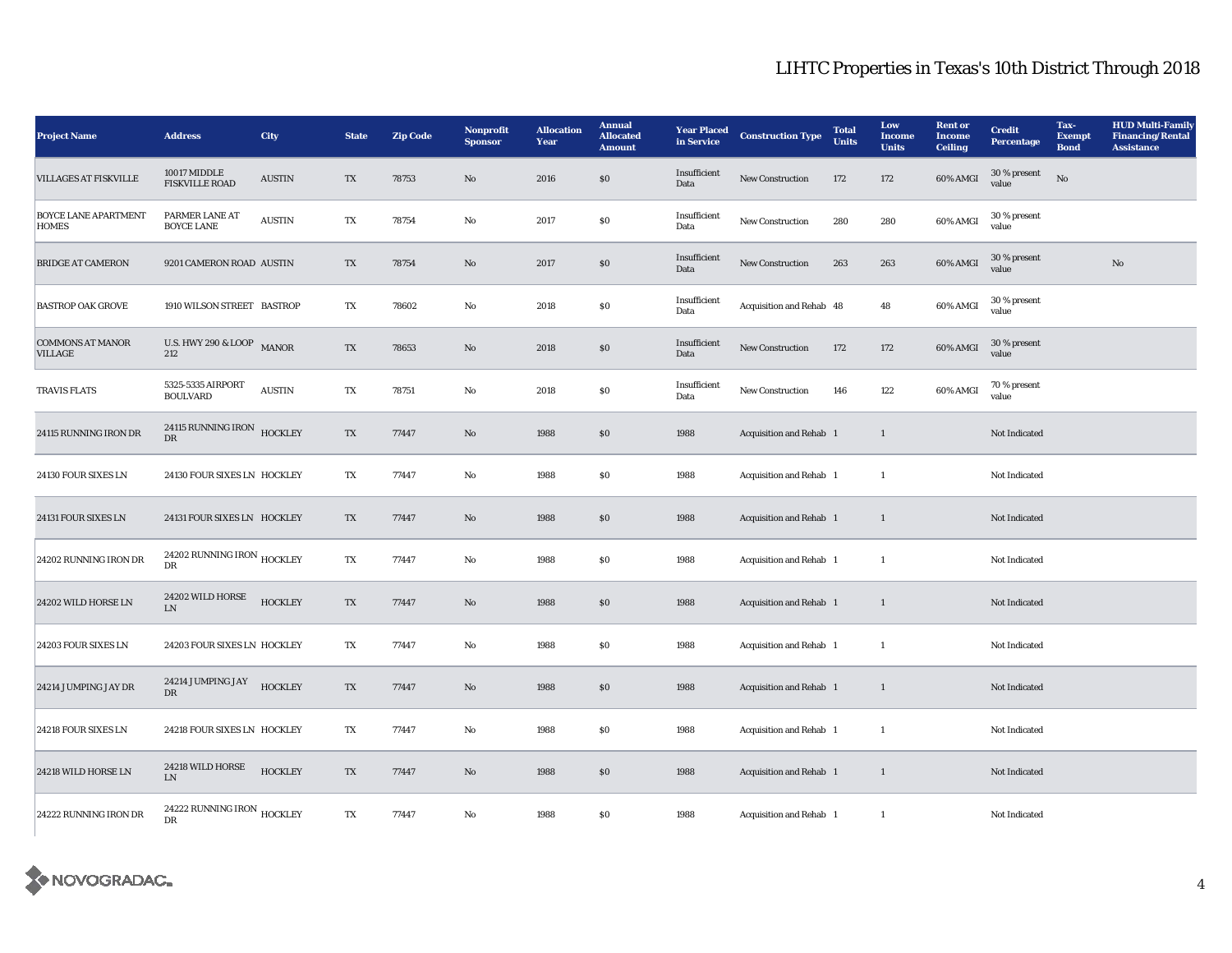| <b>Project Name</b>                           | <b>Address</b>                                    | <b>City</b>       | <b>State</b>           | <b>Zip Code</b> | Nonprofit<br><b>Sponsor</b> | <b>Allocation</b><br>Year | <b>Annual</b><br><b>Allocated</b><br><b>Amount</b> | <b>Year Placed</b><br>in Service | <b>Construction Type</b> | <b>Total</b><br><b>Units</b> | Low<br><b>Income</b><br><b>Units</b> | <b>Rent</b> or<br><b>Income</b><br><b>Ceiling</b> | <b>Credit</b><br><b>Percentage</b> | Tax-<br><b>Exempt</b><br><b>Bond</b> | <b>HUD Multi-Family</b><br><b>Financing/Rental</b><br><b>Assistance</b> |
|-----------------------------------------------|---------------------------------------------------|-------------------|------------------------|-----------------|-----------------------------|---------------------------|----------------------------------------------------|----------------------------------|--------------------------|------------------------------|--------------------------------------|---------------------------------------------------|------------------------------------|--------------------------------------|-------------------------------------------------------------------------|
| 24307 JUMPING JAY DR                          | 24307 JUMPING JAY<br>DR                           | <b>HOCKLEY</b>    | TX                     | 77447           | No                          | 1988                      | $\$0$                                              | 1988                             | Acquisition and Rehab 1  |                              | $\mathbf{1}$                         |                                                   | Not Indicated                      |                                      |                                                                         |
| 24311 RUNNING IRON DR                         | 24311 RUNNING IRON HOCKLEY<br>${\rm DR}$          |                   | $\mathbf{T}\mathbf{X}$ | 77447           | $\rm\thinspace No$          | 1988                      | \$0                                                | 1988                             | Acquisition and Rehab 1  |                              | <sup>1</sup>                         |                                                   | Not Indicated                      |                                      |                                                                         |
| 24314 FOUR SIXES LN                           | 24314 FOUR SIXES LN HOCKLEY                       |                   | TX                     | 77447           | No                          | 1988                      | \$0                                                | 1988                             | Acquisition and Rehab 1  |                              | $\mathbf{1}$                         |                                                   | Not Indicated                      |                                      |                                                                         |
| 24318 JUMPING JAY DR                          | 24318 JUMPING JAY<br>${\rm DR}$                   | <b>HOCKLEY</b>    | TX                     | 77447           | No                          | 1988                      | \$0                                                | 1988                             | Acquisition and Rehab 1  |                              | 1                                    |                                                   | Not Indicated                      |                                      |                                                                         |
| 24319 FOUR SIXES LN                           | 24319 FOUR SIXES LN HOCKLEY                       |                   | TX                     | 77447           | No                          | 1988                      | \$0                                                | 1988                             | Acquisition and Rehab 1  |                              | <sup>1</sup>                         |                                                   | Not Indicated                      |                                      |                                                                         |
| 24319 RUNNING IRON DR                         | 24319 RUNNING IRON $$\tt HOCKLEY$$<br>DR          |                   | TX                     | 77447           | No                          | 1988                      | \$0                                                | 1988                             | Acquisition and Rehab 1  |                              | $\overline{1}$                       |                                                   | Not Indicated                      |                                      |                                                                         |
| 24402 JUMPING JAY DR                          | 24402 JUMPING JAY<br>DR                           | <b>HOCKLEY</b>    | TX                     | 77447           | No                          | 1988                      | \$0                                                | 1988                             | Acquisition and Rehab 1  |                              | -1                                   |                                                   | Not Indicated                      |                                      |                                                                         |
| 24422 RUNNING IRON DR                         | 24422 RUNNING IRON $_{\rm HOCKLEY}$<br>${\rm DR}$ |                   | TX                     | 77447           | $\mathbf{No}$               | 1988                      | \$0                                                | 1988                             | Acquisition and Rehab 1  |                              | -1                                   |                                                   | Not Indicated                      |                                      |                                                                         |
| <b>BROOKHOLLOW MANOR</b>                      | 3444 DEPOT ST                                     | <b>BROOKSHIRE</b> | TX                     | 77423           | $\rm No$                    | 2008                      | $\$0$                                              | 1988                             | Not Indicated            | 48                           | 48                                   |                                                   | 60% AMGI Not Indicated No          |                                      |                                                                         |
| <b>BASTROP VILLAGE OAKS</b><br><b>APTS</b>    | 1910 WILSON ST                                    | <b>BASTROP</b>    | TX                     | 78602           | No                          | 1989                      | \$0                                                | 1991                             | Acquisition and Rehab 27 |                              | 27                                   |                                                   | Not Indicated                      |                                      |                                                                         |
| <b>BASTROP VILLAGE OAKS</b><br><b>APTS II</b> | 1910 WILSON ST                                    | <b>BASTROP</b>    | TX                     | 78602           | $\rm No$                    | 1989                      | $\$0$                                              | 1991                             | Acquisition and Rehab 20 |                              | 20                                   |                                                   | Not Indicated                      |                                      |                                                                         |
| <b>COLUMBUS ARMS</b>                          | 1880 HWY 71 S                                     | <b>COLUMBUS</b>   | TX                     | 78934           | No                          | 1990                      | \$0                                                | 1991                             | New Construction         | 48                           | 48                                   |                                                   | Not Indicated                      |                                      |                                                                         |
| <b>HERITAGE SQUARE APTS</b>                   | 7626 HWY 60                                       | <b>WALLIS</b>     | TX                     | 77485           | No                          | 2010                      | \$0                                                | 1991                             | Acquisition and Rehab 24 |                              | 24                                   |                                                   | 60% AMGI Not Indicated No          |                                      |                                                                         |
| <b>HIGHLAND HEIGHTS</b>                       | 909 REINLI ST                                     | <b>AUSTIN</b>     | TX                     | 78751           | No                          | 1989                      | \$0                                                | 1991                             | <b>New Construction</b>  | 88                           | 88                                   |                                                   | Not Indicated                      |                                      |                                                                         |
| TOMBALL SQUARE APTS                           | 611 JAMES ST                                      | <b>TOMBALL</b>    | TX                     | 77375           | No                          | 1990                      | \$0                                                | 1991                             | Acquisition and Rehab 24 |                              | 24                                   |                                                   | Not Indicated                      |                                      |                                                                         |
| WILLOW SPRINGS APARTMEN 4433 5TH ST           |                                                   | <b>BROOKSHIRE</b> | TX                     | 77423           | No                          | 1992                      | <b>SO</b>                                          | 1994                             | Acquisition and Rehab 44 |                              | 44                                   | 60% AMGI TCEP only                                |                                    | No                                   | No                                                                      |